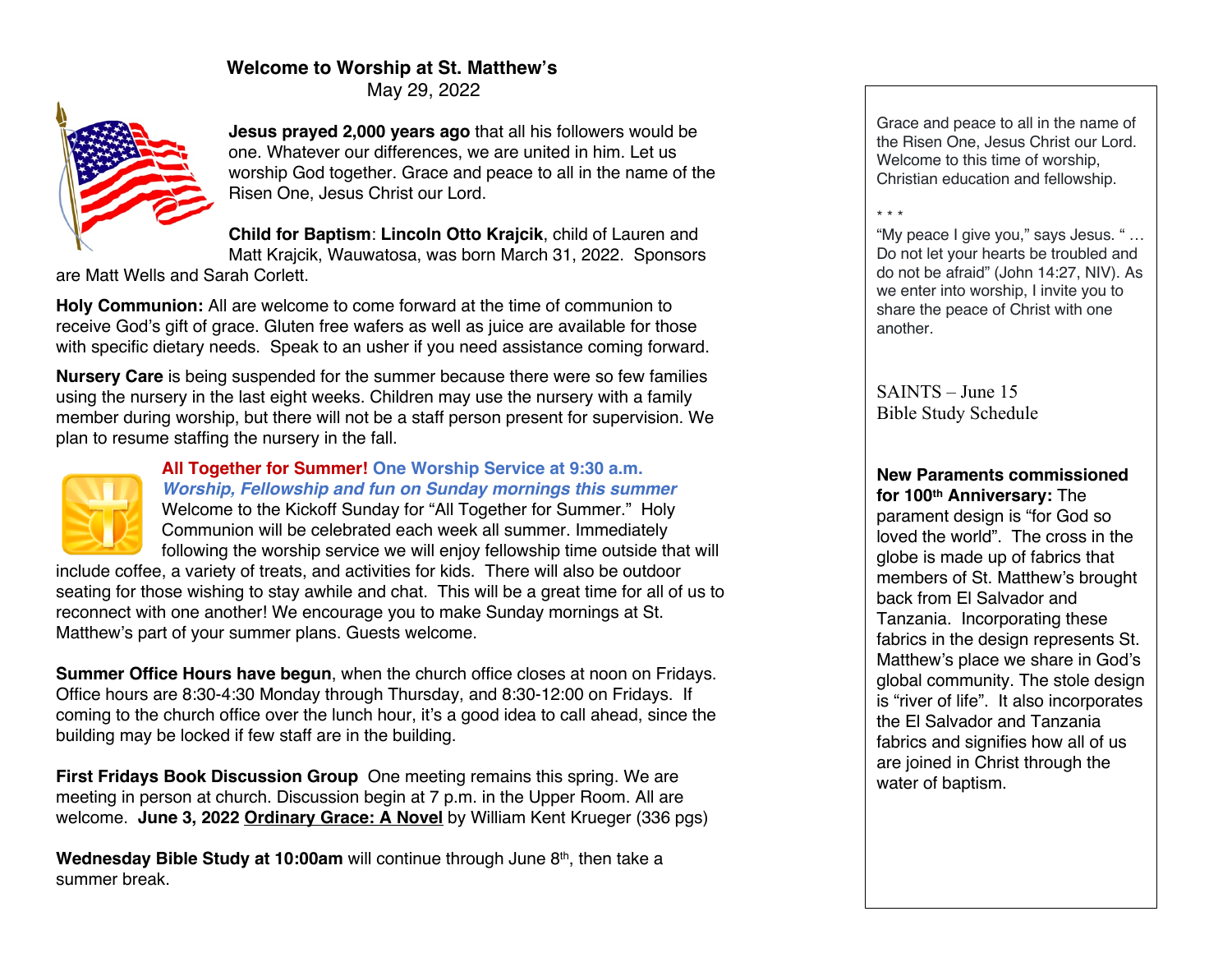# **Bulletin Announcement Insert – May 29, 2022**

#### **NEXT WEEK: All Together for Summer on Pentecost Sunday, June 5th:**

We will celebrate the Festival of Pentecost when the Holy Spirit descended upon the disciples and other followers of Christ, marking the beginning of the Christian church's mission to the world*. High school seniors will be recognized as they complete their high school education and celebrate their graduation.*

Following the service a Wauwatosa Fire Truck will pay a visit to the Coffee time gathering, as the flames of Pentecost bring to mind those in our community who keep us safe from fire.



#### **Adult Mission Trip 2022**

#### *Come to a planning meeting on Sunday morning June 12*

It is time to bring back the Adult Mission Trip!! At this point, we think we want to go to New Orleans, LA or the panhandle of Florida. With all the recent issues they have had, SBP (St. Bernard Project) still has a need for help in those places.

We are planning a kickoff meeting for those who are interested in going on this trip. We will go over plans and schedules. We will have the meeting:

### **Sunday, June 12 After the 9:30 service in the conference room**

This will be a self-funded trip that will not only bring together a group of adults with a common purpose but also give us time for fellowship with each other. In the meantime, if you have any questions, you can contact Al Land at mktval@wi.rr.com or Al Van Lith at al@stmattslutheran.org

### **It's Time To Sign Up to Help with VBS! VBS Volunteer Registration**

Join us August 1st – August  $5<sup>th</sup>$  from 8:45-11:45 and volunteer for a faithful and fun-filled week. Click on the link below and fill out the form no later than July 18th. An individual form needs to be submitted for each volunteer. If you have any questions, you can call the church office at 414-774-0441 or email Donna Gardner Manke at donnagm@me.com. Looking forward to having you join our team! https://forms.gle/ewrimfZTUmkfcfDo7

**VBS Sign-up for Children entering grades K4-5th grade** begins now: Registration will be open to St. Matthew's participants until June 15 and then we will open to nonmembers on June 16th. Registration is due no later than July 24th. We may need to keep our numbers to a manageable size, so please don't delay in signing up. Please note that you will need to fill out an electronic registration form for each child you would like to register. Click on link below to begin registration. Questions? Call the church office at 414-774-0441. https://forms.gle/q8Y3PWzs2m3gsbN97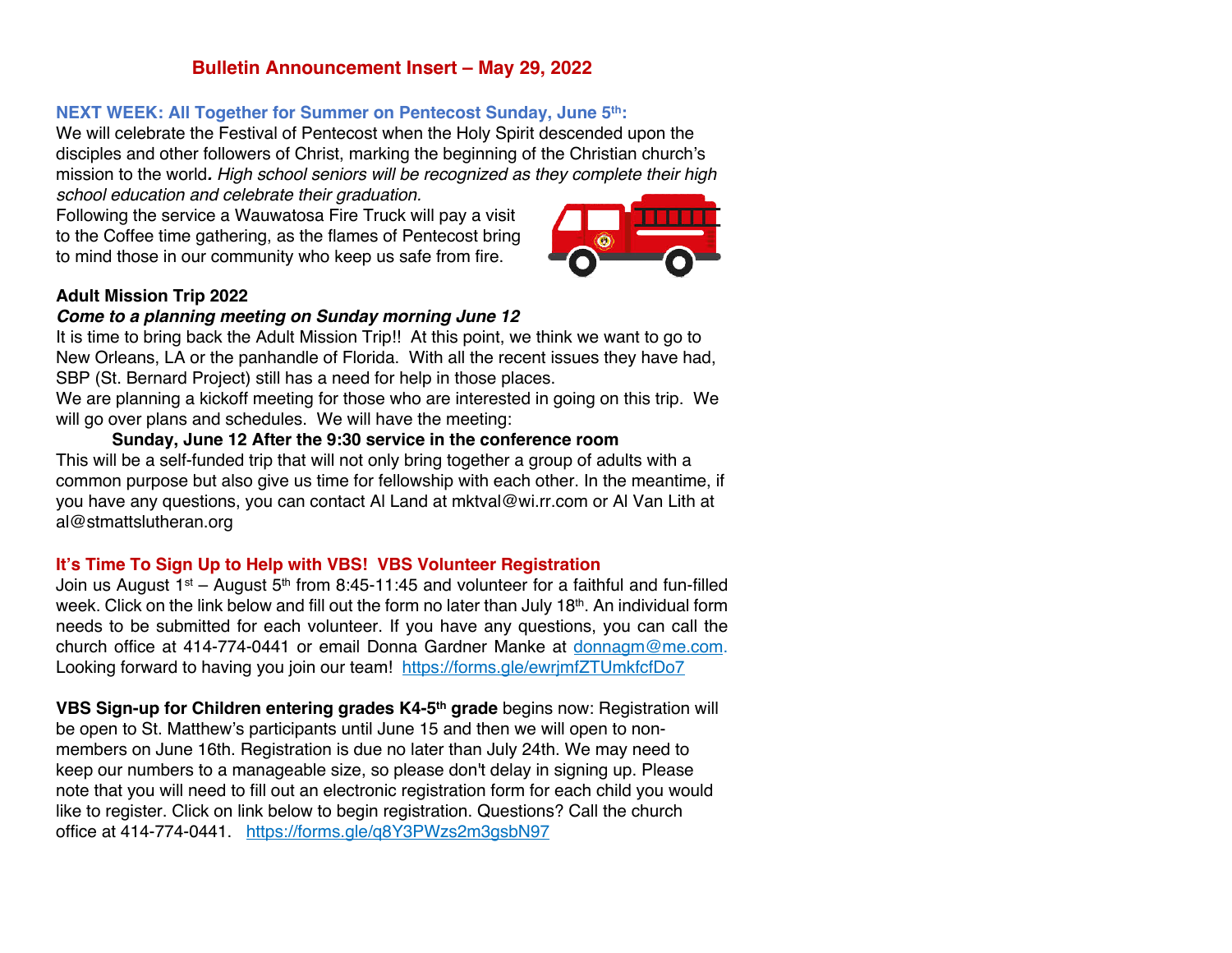**St. Matt's Meet-Ups!** Join us this summer for one or all of these casual get-togethers at area locations for the purpose of conversation, beverages, food and fun together. Everyone is welcome, and you don't have to be a member to attend. You could bring a friend along, or attend by yourself. Here are the first two

dates:

#### **Wednesday, June 22 at 9:00 am at Colectivo**  Coffeehouse, 68<sup>th</sup> & Wells Sts (They have more than coffee! They have other beverages and great food)



# **Wednesday, July 13 at 4:00 pm (until ??) at The Landing at Hoyt Park**

Outdoor Beer Garden. Bring chairs if you'd like more comfortable seating. There is a rain date of one week later, July 20.

See the flyer at the Welcome Center or near the church office for August dates.

**Textile Recycling Is now underway:** Better Earth Textile Recycling collects all sorts of used clothing and textiles and recycles them so they don't end up in landfills. We are collecting these items here during the month of May, at the west entrance. Please bring your items in plastic bags. Check this Link for acceptable items: https://bit.ly/3vnx5f2 textiles

#### **Help Needed with Pan de Vida Anniversary Costs**

On July 17th, Pan de Vida, our partner congregation in El Salvador, will be celebrating 36 years of presence in the community of Jayaque. It is a small, humble church that finds its calling in walking with and advocating for the poor. The church is in need of some repairs and supplies, and the congregation hopes to accomplish these improvements in time for the anniversary celebration in July. Supplies needed include paint, new interior doors, chairs for worship, and hymnals. All the work will be done by volunteers in the congregation. The total cost of the project is \$2102.00. We welcome your contributions to this gift! Donations can be made by check (made to St. Matthew's, designated for Pan de Vida Anniversary) or online. *(For online donations, select "Other" and write "Pan de Vida").* 

### **MT. MERU COFFEE**

Don't forget Mt. Meru coffee. For a premium coffee the price is very competitive. The 12 oz bag is \$10 or .83 per ounce. It is available in drip grind and bean, regular or decaf. If you drink a lot of coffee or are buying it for your office or a group, it is available in 4 lb. bags for \$45 which is only .70 per ounce. It is available per order in decaf or regular drip or perk grind and bean. If you drink coffee at St. Matthew's, it is Mt. Meru coffee. Remember, we pay Mt. Meru the same price we sell it for, there is no extra markup. We have been supporting families in Mt. Meru in Tanzania, East Africa for over 22 years.